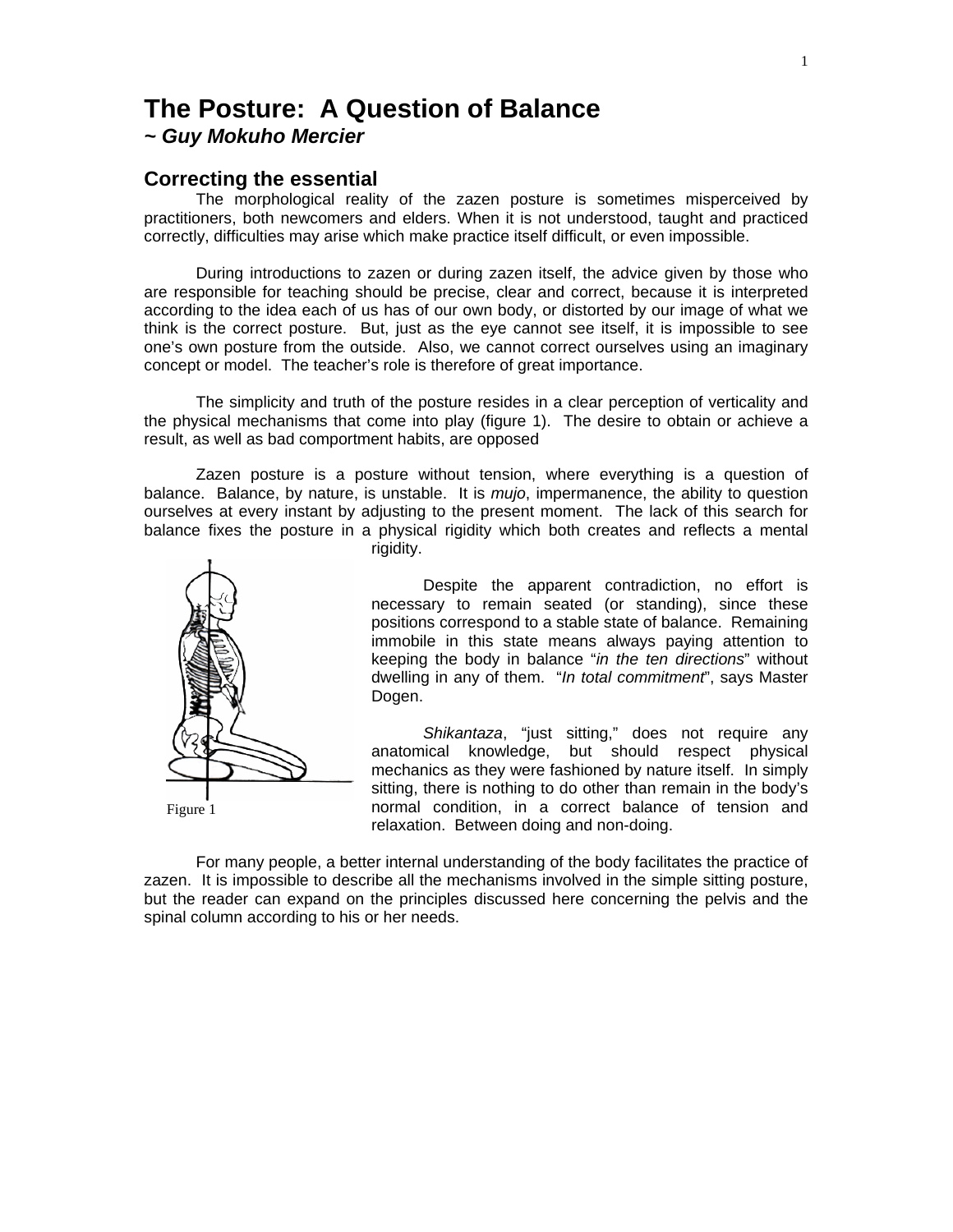## **The Pelvis**

The basic postulate is "**The entire posture depends on the position of the pelvis**," where the body's centre of gravity is located. It is essential to understand that in a sitting position, the pelvis should allow an elevation of the entire spinal column *without tension*,

which will automatically position the head correctly. This is why it is of utmost importance to have a zafu sufficiently high or thick, **adapted to each individual**. (Do not let a beginner practice without having gone over this point with him or her.)

 The lower part of the pelvis, the ischia (sometimes called the "sitting-bones" or "sits-bones"), are in contact with the zafu. **The middle point between the two ischia** (with the anus behind and the sex organ in front) is the point of departure of the vertical axis from which the posture straightens and passes through the top of the head. It is also the summit of the triangle whose other two angles are the contact points of the two knees with the ground (Figure 2).

The pelvis is stabilised according to this triangle, and the vertical axis of the posture rises up from it. If for some reason the ischia move forwards or backwards from the balance point, either the back will round and the chin will jut forward; or the spine will be exaggeratedly straight (over-arching of the lumbar region), the ribcage blocked and the neck rigid. Remaining still



Figure 2: K= knees, I= ischia, TS = top of the skull, A= anus, S= sex organ

for a long time in one or the other of these positions will eventually result in back pain.

Between these two states, there is the "middle posture".

**The principle of interdependence** is the second postulate that applies to all elements of the skeleton and muscles. With the pelvis as the central point, it determines the play between balance, tension and relaxation that creates the posture.

The correct tension (or relaxation) in the spine, the correct position of the head, depend solely on the correct position of the pelvis (which, once again, depends greatly, though not exclusively, on the height of the zafu).

 Correcting the head without correcting the pelvis, or correcting the pelvis without looking at the height of the zafu, will not resolve the problem at its source. Before making any correction, you must **see** and understand the origin of what **seems** to be the error. Sometimes it is preferable not to correct, especially if you have only been practising for a

short time. Sometimes errors are in the process of being readjusted thanks to a better understanding of verticality, and do not necessitate systematic intervention.

# **The Spine**

The spine is a mobile, bony rod composed of seven cervical vertebrae, twelve thoracic vertebrae, five lumbar vertebrae, the sacrum (the centre bone of the pelvis) and the coccyx. Together these vertebrae make up a series of curves which vary from one individual to another and which are shaped by behaviour

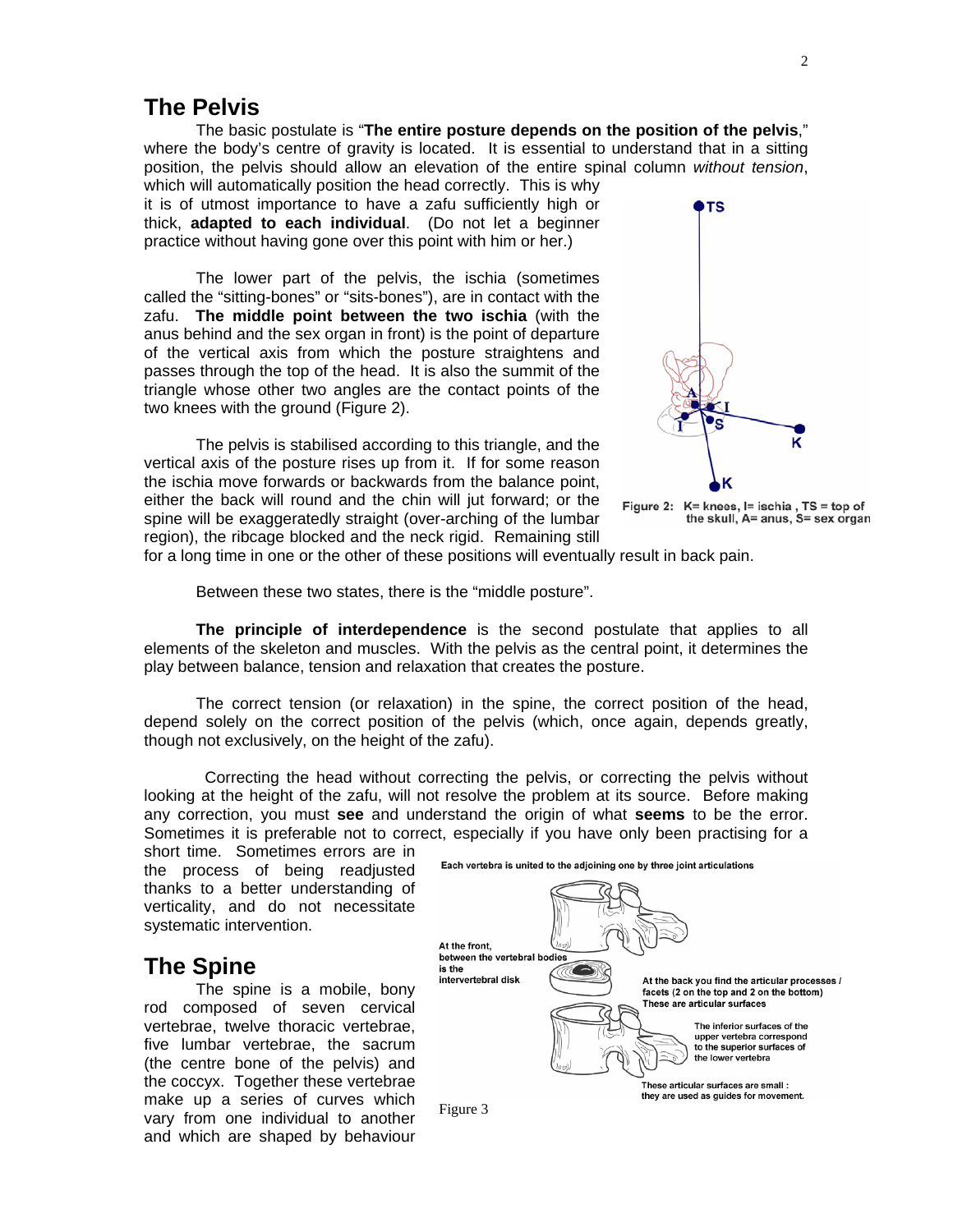or habits. There are sometimes irreversible deformities which must be taken into account when correcting the posture.



Figure 4

 In the optimal state, the vertebrae are stacked one atop the other like a pile of blocks. They are separated by an intervertebral disk equipped with a centre, the nucleus, a kind of marble filled with gelatinous liquid. Disk and nucleus form a shock-absorber designed to withstand the maximum pressure received by the vertebrae (Figure 3). The vertebrae are connected by continuous or discontinuous ligaments which stabilise the articulations. They have a passive role and are not extendable. The mobility of the vertebrae is ensured by a complex series of muscles in front of, behind and alongside them which control the bending, tensing or twisting of the spinal column (figure 4).

In the sitting position, when the pelvis is correctly placed on a sufficiently high zafu, the intervertebral muscles adjust according to the principle of least effort, between forward and backward, right and left, thus creating a position of

balance without tension in which we actually let the spine relax towards the sky, vertically. The vertebrae are no longer compressed or needed for voluntary movements or positions, and the energy is distributed throughout the body by the spinal cord without remaining blocked at a level of tension.

For a normally constructed individual, no effort is required to keep the spine in its optimal position of balance. Only the slightest movements of the intervertebral muscles are needed to manage the balance without creating tension. You must not want the posture; you must abandon yourself to it.

Postures vary on both sides of the balanced position depending on the individual. The two extremes are rounded back and over-arching.

## **Rounded Back**



 There are numerous causes for a rounded back: the inability to tilt the pelvis forward due to overly rigid muscles, or legs which are stiff or musclebound, a mechanical problem, a zafu that is too thin. The body weight rests on the back of the ischia (see figure 5, ischia in position 1). The head, due to the interdependence of the vertebrae, falls forward. The neck alone supports the weight of the head, creating tension in the upper



back. In this rounded posture, the ribcage is compressed, the breathing constricted.

For the duration of the meditation, the vertebrae are held in a position which solicits the intervertebral muscles as much as the disks. An imbalance occurs between the muscles in front and in back, to the right and left. The ligaments and posterior muscles are placed in chronic tension. The intervertebral disk is pinched forward and gapes behind, compressing the nerve elements situated in the spinal cord (especially the sciatic nerve, whose roots are located at the lumbar level; figure 6). This set of chronic tensions can eventually provoke a local or general



Figure 6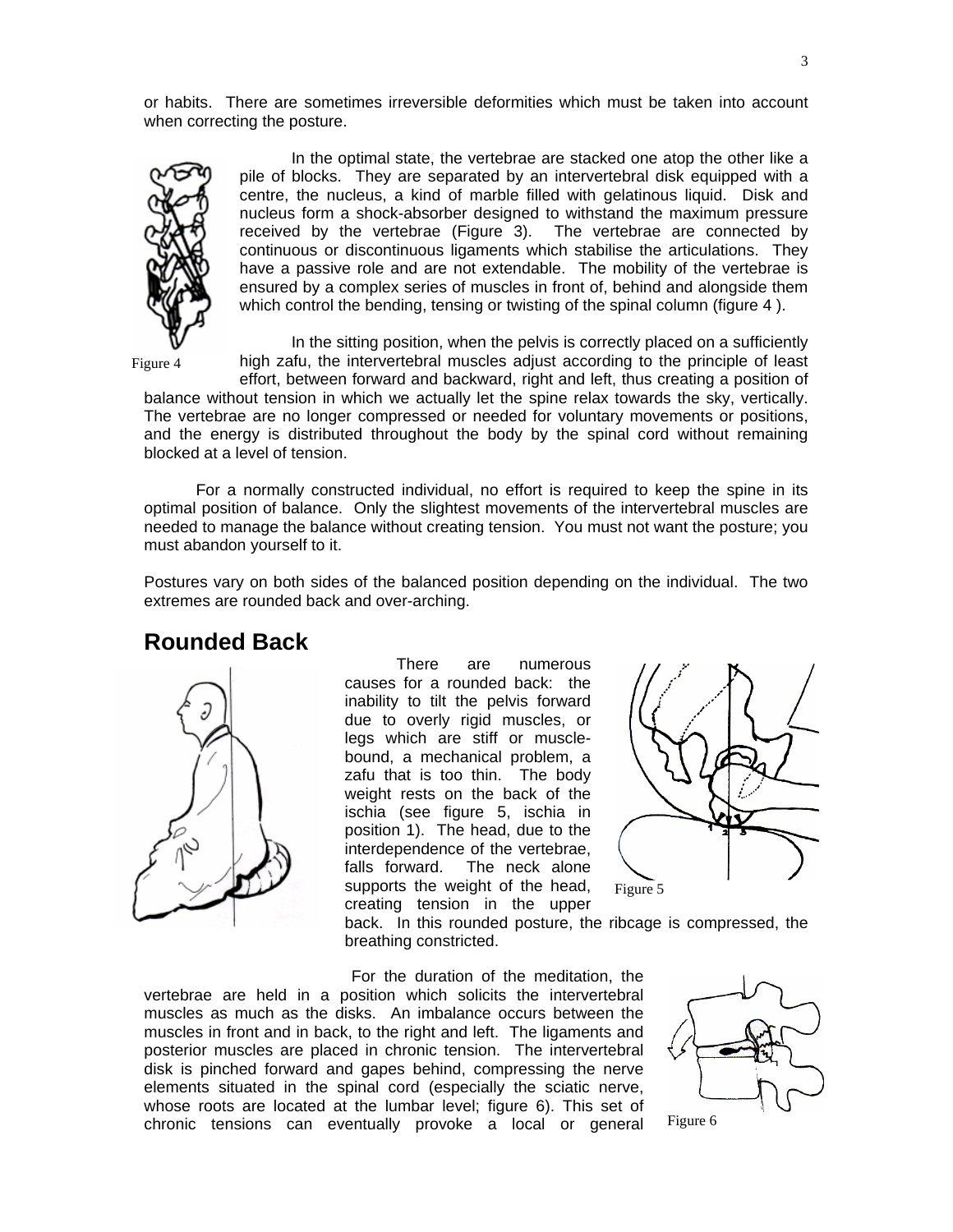inflammation, a herniated disk or other problems that will sooner or later lead to a practice that is painful or even impossible.

To **correct** a rounded back, you must intervene **only** at the pelvis, pushing it forward by exerting pressure on the sacrum. Another way to help, if possible, is to raise the pelvis using a higher safu, and to free it up from the constraint of the legs by allowing the person to temporarily use a support under one or both knees. Other means may be used, since each posture is different.

## **Over-arching**



Over Arching

Over-arching implies a lack of understanding of the idea of balance and relaxation, and a fear of abandoning oneself. The practitioner who forces him or herself in this way has the desire to do well and achieve the right posture, to obtain something. The pelvis is tilted too far forward (figure 5: exaggerated forward tilt, ischia in position 3). An exaggerated arch will stretch the lumbar muscles like cords, also stretching the anterior ligaments, squeezing the intervertebral disks backwards and making them gape in front (figure 7). Consequently, the ribcage will be blocked as when we stand at "attention" in the military, braking the natural movement of the breath. The head will naturally fall backwards and the chin forwards.

 To correct this overly tense posture, the ideal is to move the pelvis backwards, but this is not easy to do during zazen. An easier method is to place your hand on the sternum, encouraging a release of tension in the thorax, thereby relaxing the lumbar arch. Such a correction is sometimes difficult to receive, because the person receiving it has the impression that we are encouraging him to adopt a position that is too relaxed or limp – in other words, in a new frame of reference that he does not recognise.



 A correction is better accepted when it is discussed after zazen. We can use the *kyosaku* against the back (placed from the coccyx to the back of the head) and ask the practitioner to relax into the stick by letting go of the tension in the lumbar region and relaxing the ribcage. If necessary, you should show the person his error by taking up his posture yourself, so that he can see it from the outside. And don't forget to change the height of the zafu (lower it).

#### **Impossible to Conclude Simply**

In regular practice, each practitioner encounters difficulties that are specific to him or her. There is no standard correction. Corrections should be made or suggested by teachers in a spirit of compassion, delicacy, and true understanding of the workings of the body. All things being interdependent, each correction has a repercussion elsewhere. You must therefore act at the root and not create new difficulties through lack of judgement. If you don't know where the error comes from, it is better not to make a correction. If you don't understand a correction, don't hesitate to ask the person responsible.

The origin of most errors lies in the pelvis, the centre of the posture. From a good position of the pelvis, the rest follows, even little by little. We can even rectify deformities farremoved from the spine with patience and solid faith.

As for the position of the legs, the details are too lengthy to discuss here. There is the lotus, half-lotus, and quarter-lotus. This represents a real difficulty for many people at the beginning of the practice. The important thing is to do whatever is necessary so that the